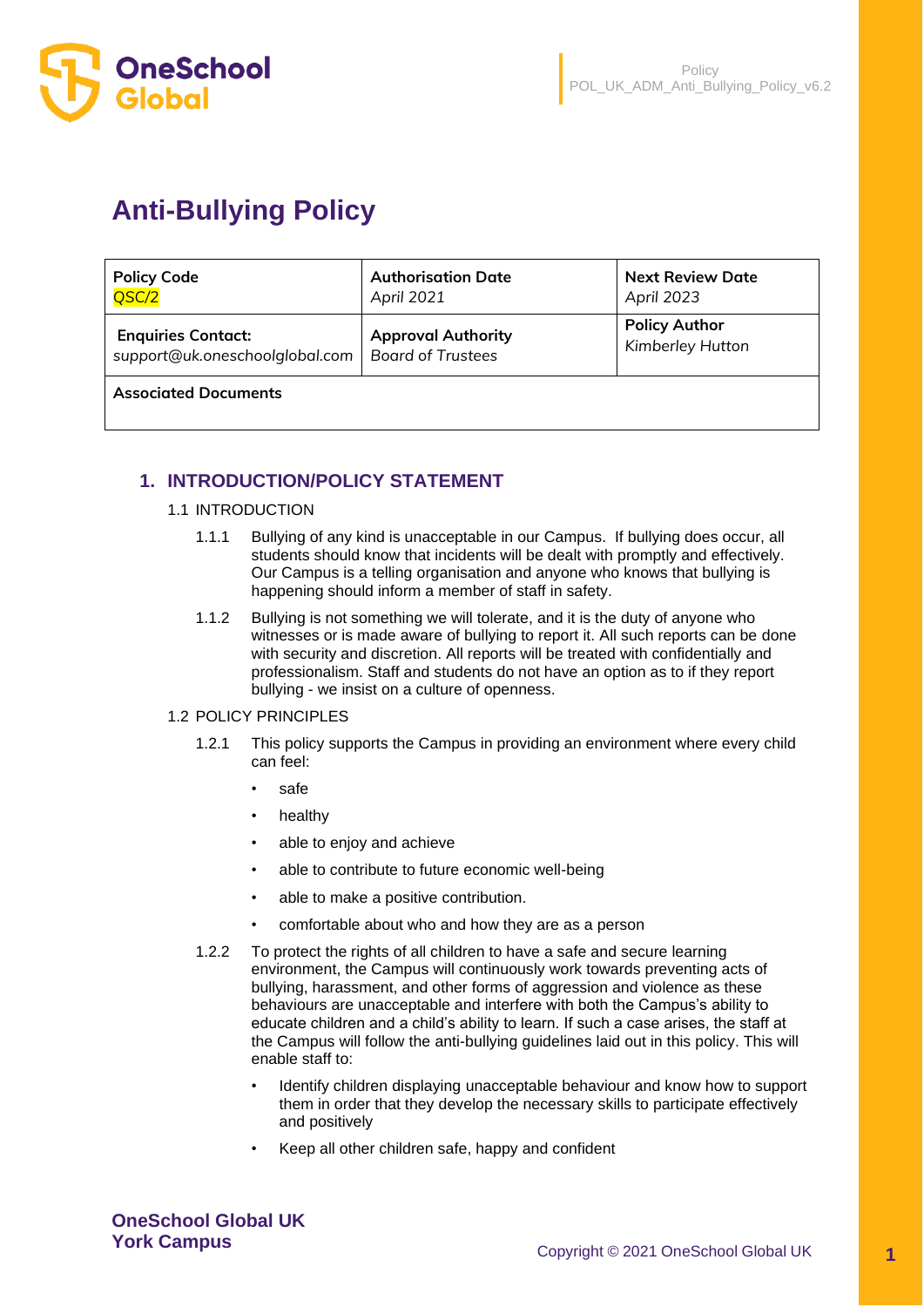

#### 1.3 FORMS OF BULLYING

| <b>Bullying can be:</b>           |                                                                                                                                                                         |
|-----------------------------------|-------------------------------------------------------------------------------------------------------------------------------------------------------------------------|
| Emotional                         | being unfriendly, excluding, tormenting (e.g. hiding books,<br>threatening gestures)                                                                                    |
| Physical                          | pushing, kicking, hitting, punching or any use of violence                                                                                                              |
| Racist                            | racial taunts, graffiti, gestures                                                                                                                                       |
| Gender                            | harassing behaviours based on gender role expectations                                                                                                                  |
| Sexual                            | unwanted physical contact or sexually abusive comments                                                                                                                  |
| Homophobic                        | because of, or focusing on the issue of sexuality, including<br>lesbian, gay, bisexual and transgender                                                                  |
| Related to disability             | because of or focusing on a student's learning difficulties or<br>disability                                                                                            |
| Verbal                            | name-calling including homophobic language, sarcasm, spreading<br>rumours, teasing                                                                                      |
| Cyber                             | Email, chat room or social networking site misuse, mobile threats<br>by text messaging and calls, misuse of associated technology, i.e.<br>camera and video facilities. |
| Prejudice Based                   | Discriminated against either directly or indirectly due to reason of<br>a specific protected characteristic as set out in the Equality Act<br>2010                      |
| Related to religion or<br>culture | Because of or focussing on a person's religion or culture                                                                                                               |

- 1.3.1 All stakeholders should understand that not all behaviours children dislike are incidents of bullying. Actions NOT considered to be bullying:
	- Not liking someone
	- Being excluded
	- Accidentally bumping into someone
	- Making other children play things a certain way
	- A single act of telling a joke about someone
	- **Arguments**
	- Expression of unpleasant thoughts or feelings regarding others
	- Isolated acts of harassment, aggressive behaviour, intimidation, or meanness
	- Be aware of age-related differences and behaviours a very young child has a less developed understanding of third person empathy
- 1.3.2 In order to help prevent bullying all stakeholders should understand the underlying reasons why children may bully which include:
	- They think it's fun, or that it makes them popular or cool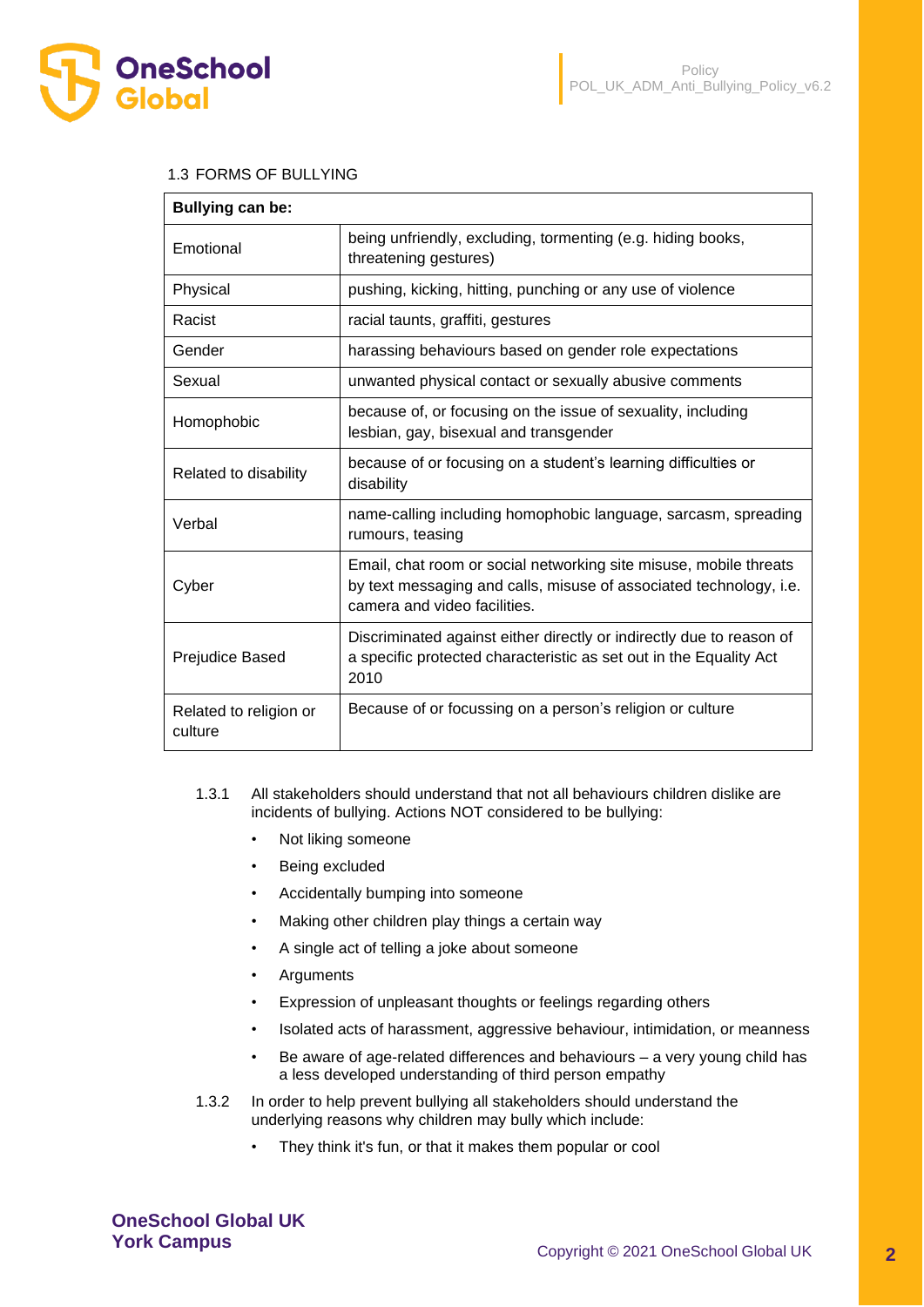

- They feel more powerful or important, or they want to get their own way all the time
- They feel insecure or lack confidence or are trying to fit in with a group
- They are fearful of other children's differences
- They are jealous of another child
- They are unhappy

They are copying what they have seen others do before, or what has been done to them

- 1.3.3 Staff must be vigilant and deal with bullying promptly. They must have a sound understanding of seriousness of bullying the damaging effects it may have. All forms of bullying cause emotional and physical stress which may have very damaging long-term psychological consequences. Each child's response to being bullied is unique, however some signs that may point to a bullying problem are:
	- depression and anxiety
	- increased feelings of sadness, helplessness, decreased self-esteem and loneliness
	- loss of interest in activities they used to enjoy
	- unexplainable injuries
	- lost or destroyed clothing, books, electronics, or jewellery
	- frequent headaches or stomach aches, feeling sick or faking illness
	- changes in eating habits, like suddenly skipping meals or binge eating. Children may come home from the Campus hungry because they did not eat lunch
	- difficulty sleeping or frequent nightmares
	- declining grades, loss of interest in schoolwork, or not wanting to go to school
	- sudden loss of friends or avoidance of social situations
	- self-destructive behaviours such as running away from home, harming themselves, or talking about suicide.
- 1.3.4 In line with KCSIE 2021 all staff should be aware that safeguarding issues can manifest themselves via Child on Child (peer to peer) abuse which is likely to include bullying (including cyberbullying).
- 1.3.5 The Equality Act 2010 makes it unlawful for any person to be discriminated against, either directly or indirectly, as a direct result of a protected characteristic. Discrimination can take the form of bullying and the perpetrators may be peers or even members of staff. All staff should be aware that whilst all children can be the victims of bullying children with Protected Characteristics may be at greater risk as bullying is often motivated by prejudice against particular groups, for example, on grounds of race, religion, culture, sex, gender, homophobia, special educational needs and disability, or because a child is adopted or is a carer – it may occur directly or through cyber-technology (social websites, mobile phones, text messages, photographs and email).
- 1.3.6 All incidents of bullying are recorded on CPOMS which enables effective tracking of all students including both victim and perpetrator. The DSL is automatically linked to this report. Where a log is made on Cpoms it must identify if it relates to a protected characteristic. The Campus will be able to search and report on bullying concerns logged against protected characteristics.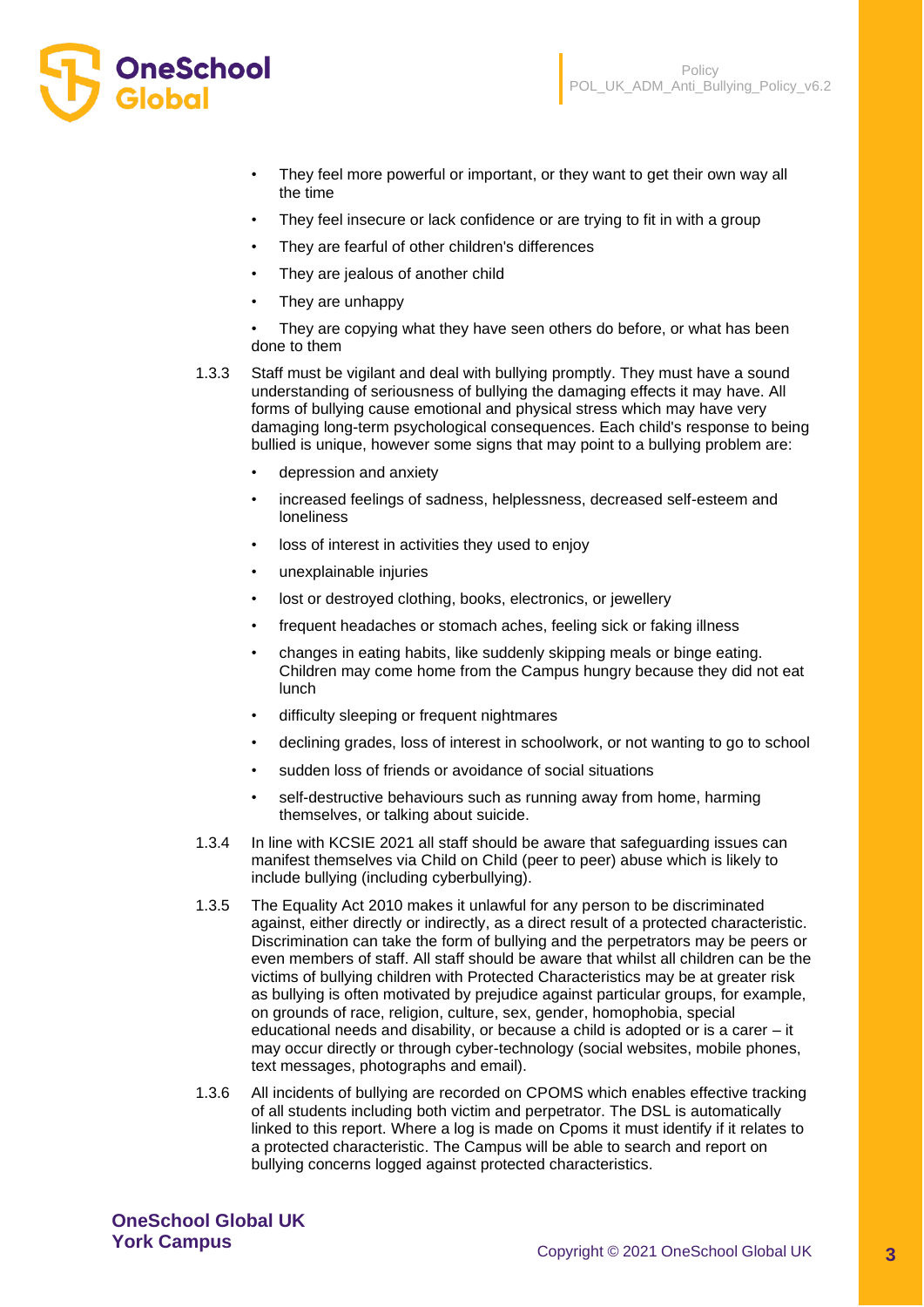

- 1.3.7 The threshold for dealing with an issue of pupil behaviour or bullying under the safeguarding policy is, subject to local specifics as in any other case: when there is 'reasonable cause to suspect that a child is suffering, or likely to suffer, significant harm'. Any such abuse will be referred to local agencies. It would be an expectation that in the event of disclosures about pupil-on-pupil abuse that all children involved, whether perpetrator or victim, are treated as being 'at risk'.
- 1.3.8 Where the bullying allegation involves a student with a protected characteristic this will be treated as a very serious bullying concern.
- 1.3.9 Parents should be fully involved in all aspects of the anti-bullying strategy.
- 1.4 CYBER BULLYING

**OneSchool** 

- 1.4.1 The Campus has a separate ICT & E-Safety Policy which sets out the requirements for the use of ICT and keeping students safe online.
- 1.4.2 All students sign a Student ICT Agreement which sets out acceptable use of IT and the sanctions that follow where this is not adhered to.
- 1.4.3 Cyberbullying can be an extension of face-to-face bullying, with technology providing the bully with another route to harass their victim.
- 1.4.4 However, it differs in several significant ways from other kinds of bullying: the invasion of home and personal space; the difficulty in controlling electronically circulated messages, the size of the audience, perceived anonymity, and even the profile of the person doing the bullying and their target.
- 1.4.5 Some cyber-bullying is clearly deliberate and aggressive, but it is important to recognise that some incidents of cyber-bullying are known to be unintentional and the result of simply not thinking about the consequences. What may be sent as a joke may not be received as one, and indeed the distance that technology allows in communication means the sender may not see the impact of the message on the receiver. In cyber-bullying, bystanders can easily become perpetrators, e.g. by passing on or showing to others images designed to humiliate, or by taking part in online polls or discussion groups. They may not recognise themselves as participating in bullying, but their involvement compounds the misery for the person targeted. It is important that students are aware that their actions have severe and distressing consequences, and that participating in such activity will not be tolerated.
- 1.4.6 There are particular features of cyber-bullying that differ from other forms of bullying which need to be recognised and taken into account when determining how to respond effectively. The key differences are:
	- Impact the scale and scope of cyber-bullying can be greater than other forms of bullying. Cyber bullying is as serious if not more serious than the other forms of bullying.
	- Victims and perpetrators the people involved may have a different profile to traditional bullies and their targets.
	- Access and Location the 24/7 and any-place nature of cyber-bullying.
	- Anonymity the person being bullied will not always know who is attacking them. Motivation — some pupils may not be aware that what they are doing is bullying.
	- Evidence unlike other forms of bullying, the target of the bullying will have evidence of its occurrence.
- 1.4.7 Forms of Cyberbullying may include:
	- Threats and intimidation via electronic means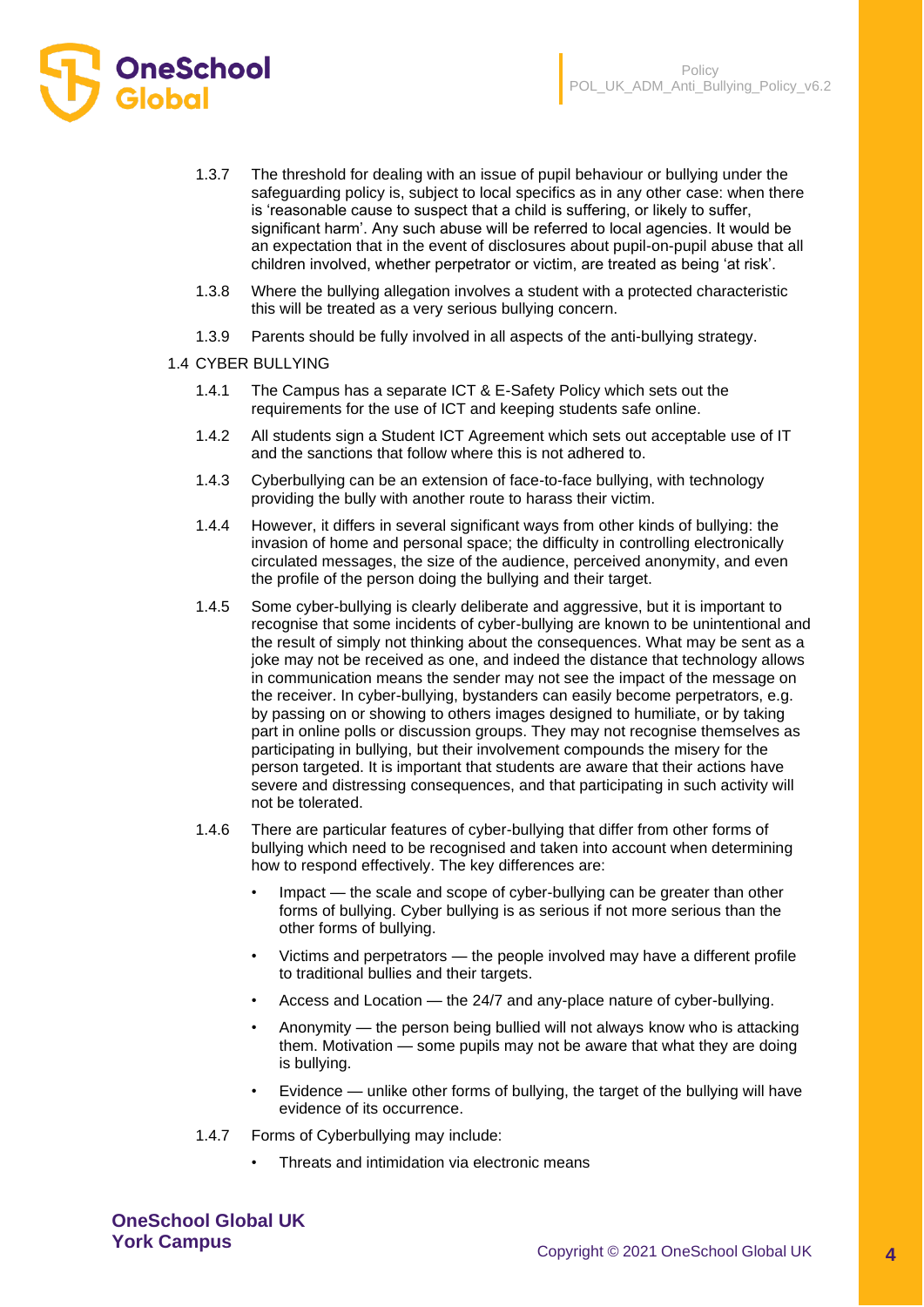

- Harassment or 'cyberstalking'
- **Sexting**
- Vilification/defamation
- Setting up website pages to invite others to post derogatory comment about a student
- The sending of insulting and vicious text messages
- **Impersonation**
- Unauthorised publication of private information or images
- The posting of fake and/or obscene photographs of the victim or other material which may be embarrassing or personal;
- **Manipulation**
- 1.4.8 It is crucial to the Campus' success in dealing with cyber-bullying that all stakeholders are made aware that it is unacceptable and should not be tolerated. It is the responsibility of all stakeholders to take action if they are aware of it happening. To remain silent is to condone the action of the bully.

#### 1.5 BULLYING OUTSIDE OF SCHOOL

- 1.5.1 Where bullying outside of school is reported to Campus staff, it should be investigated and acted on.
- 1.5.2 Bullying incidents involving the OneBus transport will be reported to the Campus Principal and dealt with in accordance with this policy.
- 1.6 THE ROLE OF THE CAMPUS PRINCIPAL
	- 1.6.1 He/she will actively engage to ensure strategies to prevent bullying are in place and will monitor their effectiveness. These could include:
		- consistently promoting of the student code of behaviour which requires all students to respect the rights of others
		- consultation with the 'Student Voice' on appropriate action
		- involving the school in initiatives such as Anti-Bullying Week
		- organising training for all staff on bullying awareness and strategies for prevention
		- ensuring supervision by staff of all play areas at lunch times and breaks
		- Sixth Form buddies for KS3 and KS4 students
		- providing information to all parents on the symptoms of bullying and the steps to take if the suspect their child is being bullied and to ensure that they are clear about the part that they can play to prevent bullying, including when they find themselves as bystanders
		- implementing a clear policy of mobile phones not permitted during school hours
		- celebrating all student's backgrounds and cultures through assemblies
		- The Campus will actively promote tolerance of protected characteristics through the curriculum
		- making arrangements for training a cross section of students as Anti-Bullying Ambassadors
		- ensuring assemblies and PHSEE lessons are used discuss and explore bullying issues with students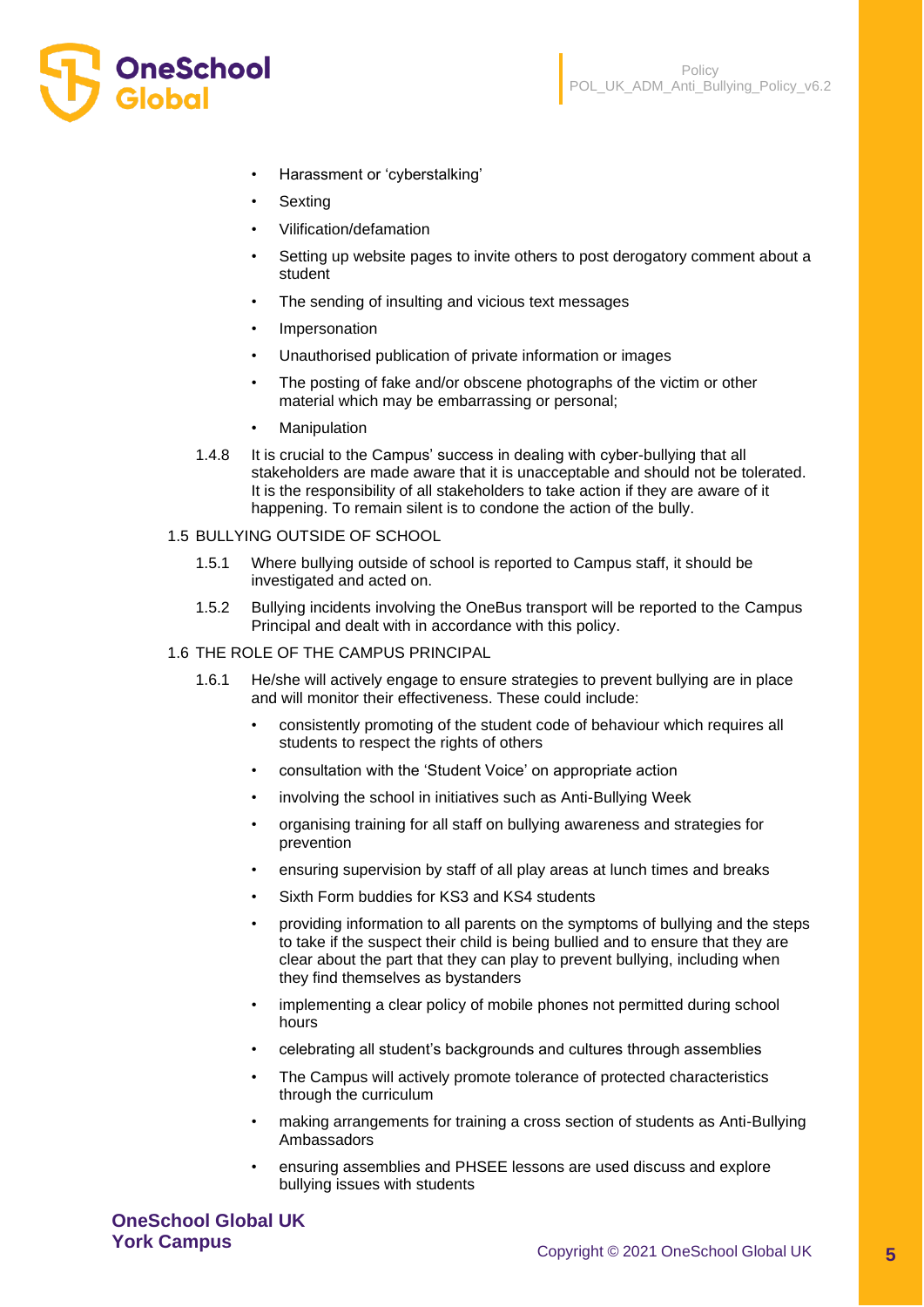

- raising awareness of cyber bullying and teaching children to safely use technology (including mobile phones, email, internet)
- screening all websites accessed on the Campus. This software screens the language used in all documents, emails and websites. Rude or offensive emails, websites, documents are sent to the Head Teacher. Action will be taken and recorded
- effective recording systems
- working with multi-agency teams including the Police and Children's Services as appropriate
- contact the parents of both the child being bullied and the bully
- challenge sexual content within verbal abuse and especially challenging homophobic language

#### 1.7 PARENTS & CARERS

1.7.1 Parents/carers, who are concerned that their child might be being bullied or who suspect that their child may be the perpetrator of bullying, should contact their child's Class Teacher (Primary) or Form Tutor (Secondary). If they are not satisfied with the action taken, they should contact the Campus Principal. If they remain dissatisfied, they should follow the complaints procedure. Parents/carers have a responsibility to support the Anti-Bullying Policy by actively encouraging their child to be a positive member of the school and this expectation of support is outlined in the home/school agreement.

#### 1.8 BULLYING BEHAVIOUR BY A MEMBER OF STAFF TOWARDS A CHILD

- 1.8.1 Incidents where it has been deemed that a member of staff has been bullying a child will be taken very seriously. The Campus Principal (CP), with the support of the CA's, will deal with such cases. The CP will consult with the LADO to see if the matter should be dealt with under safeguarding procedures. If this is deemed appropriate, the matter will be dealt with under the Campus's Staff Disciplinary Procedures.
- 1.8.2 In the event of the Campus Principal being involved in such incidents, reports will be given immediately to the Regional Team Leader (RTL) who will also take formal action where necessary. Again, advice with be sought from the LADO as to whether safeguarding procedures should be followed before any investigation is instigated or disciplinary proceedings are initiated.

### **2. PURPOSE**

OSGUK [NAME] Campus (hereafter 'the Campus') recognises there is a need to safeguard the welfare of all those within the school community and to encourage co-operation, tolerance and harmony.

We are committed to providing a caring, friendly and safe environment for all students so they can learn in a relaxed and secure high challenge/low fear atmosphere. We have high expectations of all students and strive to create a climate in which all children can fulfil their potential.

### **3. SCOPE**

This policy applies to the Campus Principal, teachers, teaching assistants and any additional support staff who work with students in the Campus. The Campus Principal will demonstrate best practice in exemplifying what is articulated in this policy.

Campus self-evaluation necessitates a commitment to rigour and quality in the provision and evidencing of good to outstanding wellbeing, health and safety, in line with the procedures and practice outlined in this Policy.

### **4. DEFINITIONS**

**OneSchool Global UK**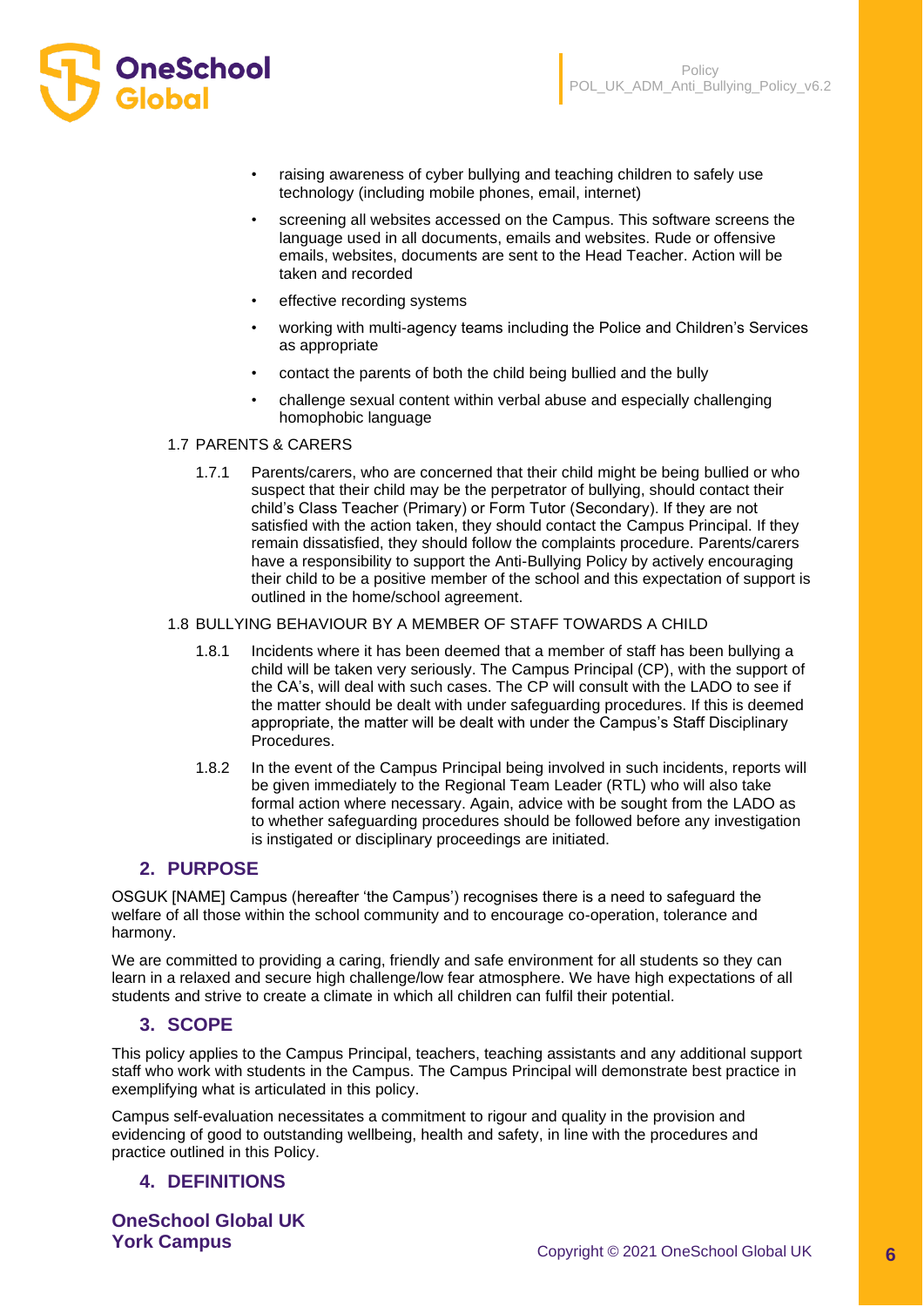| Term            | <b>Definition</b>                                                        |
|-----------------|--------------------------------------------------------------------------|
| <b>Bullying</b> | Bullying behaviour can be a single serious incident or                   |
|                 | repeated over time and intentionally hurts another student or            |
|                 | group physically or emotionally and is often motivated by                |
|                 | prejudice against particular groups, for example, on grounds             |
|                 | of race, religion, culture, sex gender, homophobia, special              |
|                 | educational needs and disability, or because a child is                  |
|                 | adopted or a carer. It may occur directly or through the use             |
|                 | of cyber-technology (social websites, mobile phones, text                |
|                 | messages, photographs or email).                                         |
| Children        | For the purpose of this policy, this means all students at the           |
|                 | Campus.                                                                  |
| Cyberbullying   | Cyber-bullying is the use of technology such as mobile phones, email,    |
|                 | chat rooms or social media sites such as Facebook and Twitter to         |
|                 | harass, threaten, embarrass, intimidate or target a child. Unlike        |
|                 | physical bullying, cyber-bullying can often be difficult to track as the |
|                 | cyber-bully (the person responsible for the acts of cyber-bullying)      |
|                 | can remain anonymous when threatening others online, encouraging         |
|                 | them to behave more aggressively than they might face-to-face.           |

# **5. PROCEDURES**

**OneSchool** 

## 5.1.REPORTING, SANCTIONS AND MONITORING

How to report bullying

5.1.1. We are a telling Campus. This means that anyone who knows or suspects that bullying is taking place are expected to tell the DSL or the child's class teacher who will in turn report the incident to the DSL.

5.1.2. In line with best practice, the Campus must record and respond to any incident on bullying which takes place:

- On the Campus premises during the school day
- Travelling to and from the Campus during the school term
- Whilst a student is in the lawful charge of a member of staff
- Whilst the student is receiving educational provision on behalf of or arranged by the Campus whether on the premises or elsewhere.

5.1.3. All bullying should be logged in the first instance on Cpoms. Should a member of staff not have access to Cpoms, then an incident form can be downloaded from the website or collected from the admin office Appendix 1. There is also a link on all campus websites where bullying can be reported via a smartsheet form.

5.1.4. All the relevant information must be completed on the Cpoms log or form, which can then be emailed to the office, submitted via the physical box provided in reception, or submitted online as appropriate.

5.1.5. The Campus Principal has overall day-to-day responsibility for dealing with reported incidents and will forward details to the relevant member of staff to investigate.

5.1.6. Any member of staff can be approached to report incidents of bullying, and they in turn will report to the DSL who will work with them on an appropriate strategy.

## 5.2. PROCEDURES

5.2.1. The following steps must be taken when dealing with incidents of bullying: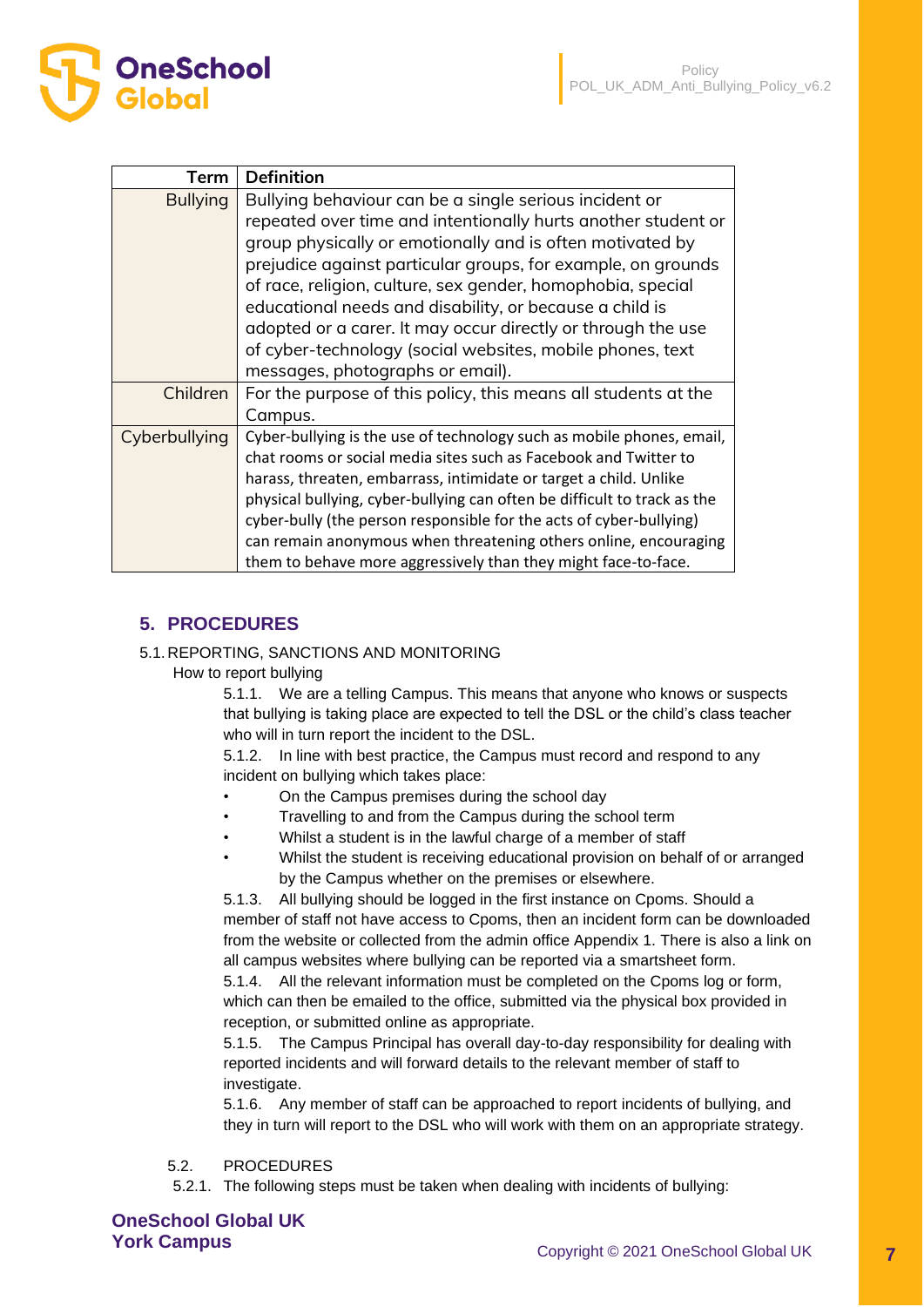

If bullying is suspected or reported, the incident will be dealt with immediately by the member of staff who has been approached, or who suspects/observed the bullying.

Pupils or Parents can use the Red reporting button to log any bullying to the national team

- The DSL must be informed immediately, and the Campus Principal notified. The DSL may lead the investigation or designate a staff member to do so. The Head Teacher must be kept informed throughout the investigation.
- A clear account of the incident will be recorded in writing either by the victim or the member of staff recording the victim's verbal statement. This will be recorded on CPOMS
- The Campus Principal or other designated member of staff will interview all concerned and will record the incident on SIMS
- The DSL will assess the situation and will make a decision as to whether the incident meets the threshold requirements for referral to external agencies (if there is a cause to believe that a child is suffering, or reasonably likely, to suffer harm)
- If the threshold criteria are met, then procedures within the Safeguarding & Child Protection Policy will be followed Guidance on responding to a child on child concern is also included in the Safeguarding and Child Protection Policy
- The incident should be recorded on the Campus Bullying Log including all details of decisions made of sanctions and follow up
- A way forward, including disciplinary sanctions and counselling, will be agreed. This should recognise that suitable support is needed both for children who are being bullied and for students who bully others.
- A meeting involving all the parties, with close staff supervision, may be helpful in developing a strategy for all concerned to close the episode.
- Parents will be kept informed by the Campus Principal or designated staff member,

Subject teachers will be kept informed and asked to monitor the situation 5.2.2. A range of sanctions will be used as appropriate and in consultation with all parties concerned. These sanctions could include verbal or written warnings, restrictions of break and lunchtime activities, more serious sanctions, including the possibility of temporary or permanent exclusion, for persistent bullying as set out in the Behaviour Management Policy. Where appropriate the Campus Principal may inform the police.

5.2.3. There will be an annual audit and analysis of incident logs and interventions to continually improve practice. The Campus reports on a half termly basis the half termly safeguarding report to the Local Campus Safeguarding Committee, the campus analyse the number of bullying and child on child cases have occurred and any next steps required.

5.2.4. This Campus has set procedures to follow in implementing sanctions where a bullying incident has occurred. Sanctions are applied in appropriate proportion to the event. In the event of all other avenues being exhausted, or in particularly serious cases that lead to exclusion, Trustees will examine the evidence that a wide range of strategies had been tried and failed to affect a positive change in the bullying behaviour.

5.2.5. The Campus raise awareness of bullying and its impact through national initiatives such as anti-bullying day.

5.2.6. OSG Analyses numbers of bullying cases logged on a half termly basis, where there are any concerning trends nationally and locally a response will be undertaken. This may involve a survey to get a better understanding of the issues to help identify next steps.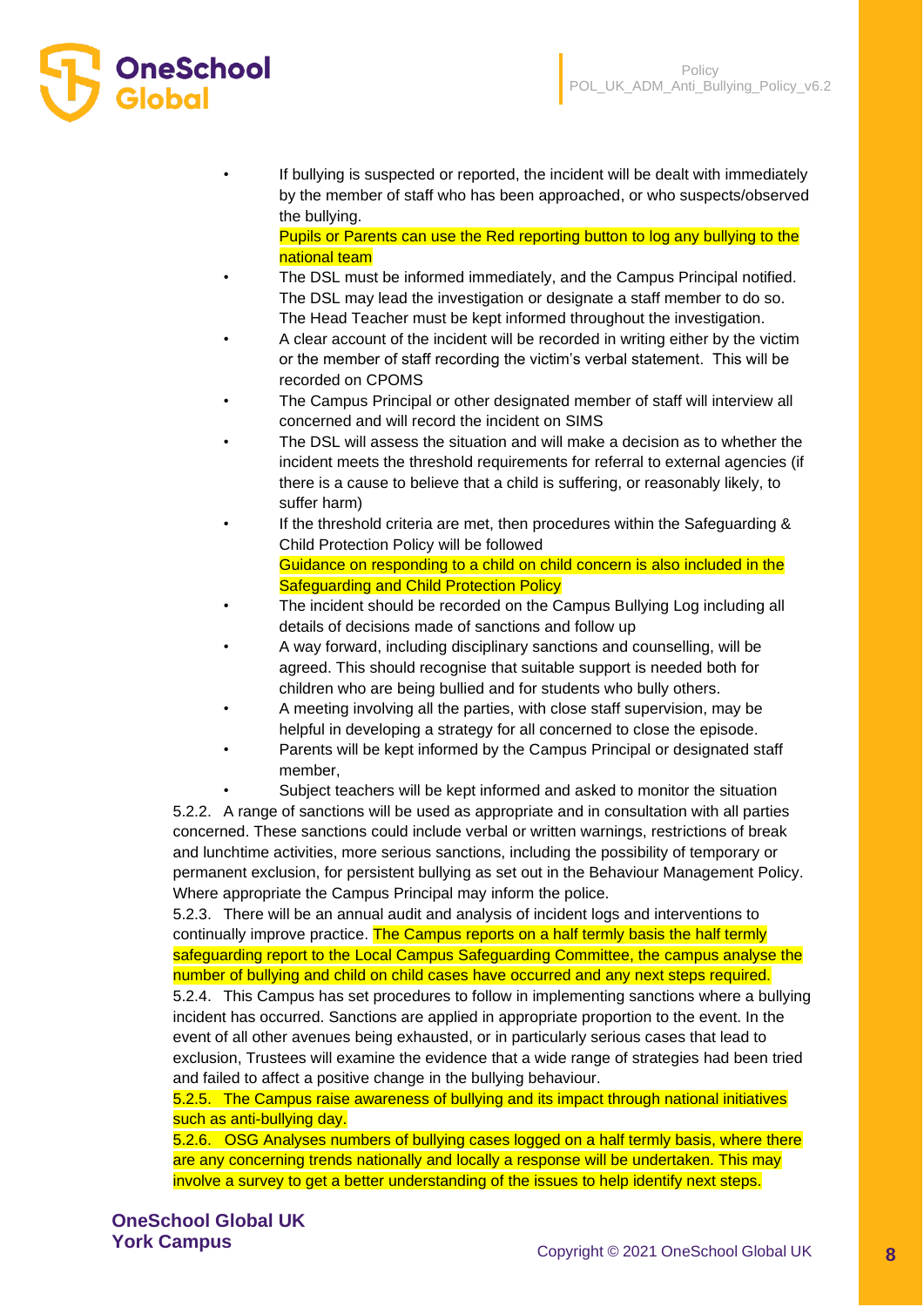

#### 5.3. MONITORING, EVALUATION AND REVIEW

5.3.1. The national board, the Campus principal, Regional Principal and relevant staff will review this policy bi-annually and assess its implementation and effectiveness. The School Council will review the effectiveness of the policy annually and their views given to the Campus Principal.

5.3.2. An approved, the OneSchool student questionnaire will be given to a representative cross section of students every year. The resulting data will be considered in the annual policy review and reported to the Board and Regional Principals

5.3.3. The numbers of bullying incidents will be reported to the local CA teams and Board annually or provided to them at any time on request. Bullying data will be analysed to reflect and re-design further strategies to improve procedures. A record of all incidents will be kept centrally and on students' files.

### **6. GUIDELINES**

•

- DfE Preventing & Tackling bullying 2017
- [DfE Cyberbullying: Advice for Head Teachers and school staff November 2014](https://www.gov.uk/government/uploads/system/uploads/attachment_data/file/374850/Cyberbullying_Advice_for_Headteachers_and_School_Staff_121114.pdf)
- [DfE searching, Screening & Confiscation February 2014](https://www.gov.uk/government/uploads/system/uploads/attachment_data/file/554415/searching_screening_confiscation_advice_Sept_2016.pdf)
- [Equality Act 2010](http://www.legislation.gov.uk/ukpga/2010/15/contents)
- DFE Keeping Children Safe in Education 2021

## **7. ASSOCIATED DOCUMENTS**

- DfE Preventing & Tackling bullying 2017
- [DfE Cyberbullying: Advice for Head Teachers and school staff November 2014](https://www.gov.uk/government/uploads/system/uploads/attachment_data/file/374850/Cyberbullying_Advice_for_Headteachers_and_School_Staff_121114.pdf)
- [DfE searching, Screening & Confiscation February 2014](https://www.gov.uk/government/uploads/system/uploads/attachment_data/file/554415/searching_screening_confiscation_advice_Sept_2016.pdf)
- Equality Act 2010
- [DFE Keeping Children Safe in Education 2020 \(Updated January 2021 Post Brexit\)](https://assets.publishing.service.gov.uk/government/uploads/system/uploads/attachment_data/file/954314/Keeping_children_safe_in_education_2020_-_Update_-_January_2021.pdf)

# **8. ATTACHMENTS**

- Appendix 1 Bullying Report Form
- Appendix 2 Stop Bullying Now slide show
- Appendix 3 Bullying Log

# **9. VERSION CONTROL**

| <b>Policy Code</b> | Date | <b>Version No.</b> | <b>Nature of Change</b>                                                                                                                                                                               |
|--------------------|------|--------------------|-------------------------------------------------------------------------------------------------------------------------------------------------------------------------------------------------------|
| QSC/2              |      | 5                  |                                                                                                                                                                                                       |
| QSC/2              |      | 5.1                | Added DfE Keeping<br>children safe in<br>education. September<br>2018 & Equality Act<br>2010 under Guidelines<br>Added further<br>clarification under<br>5.2.1 regarding what<br>is recorded on CPOMS |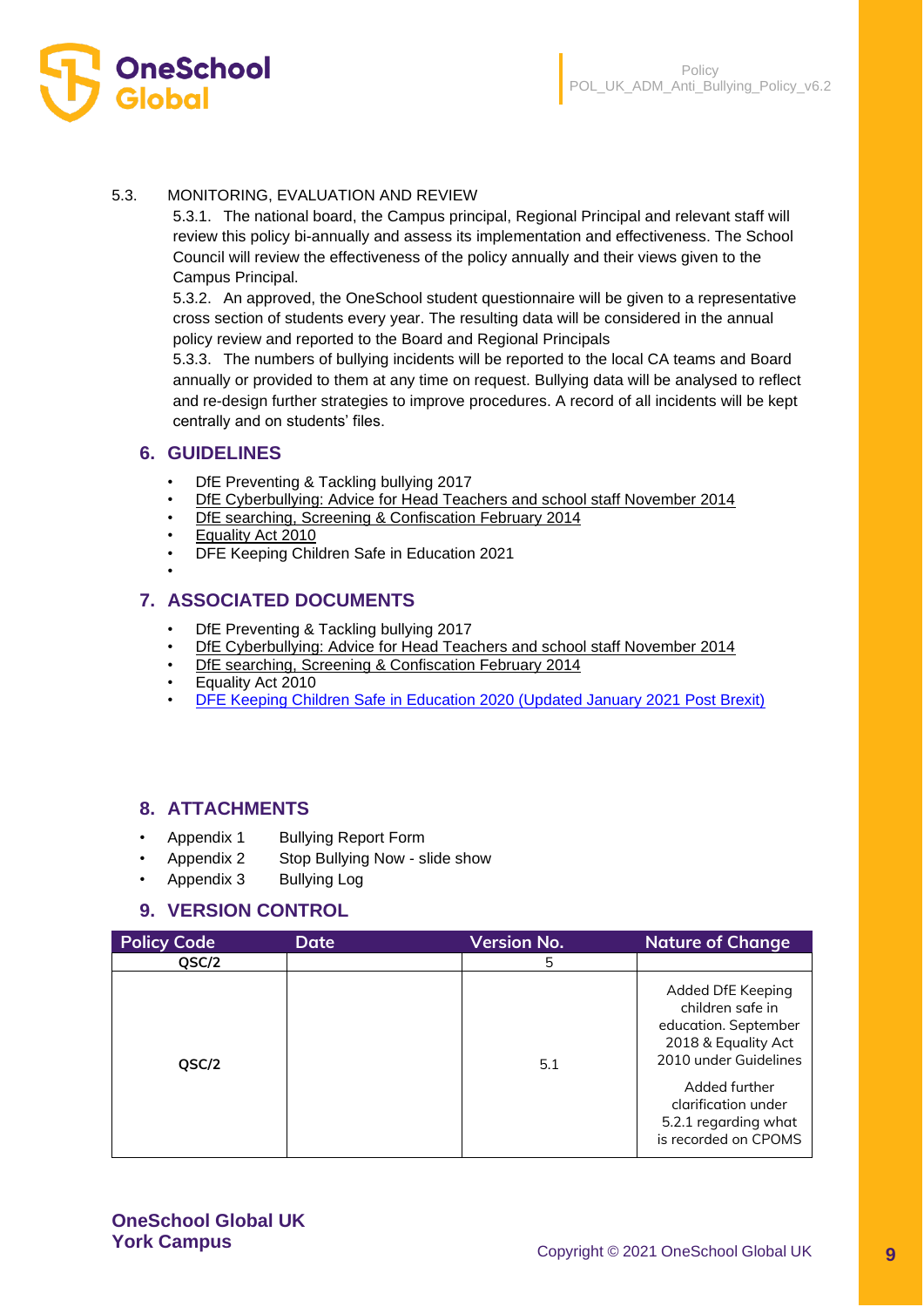

| QSC/2 | September 2019 | 5.2            | Updated to KCSIE<br>September 2019<br>Included Prejudice<br>Based Bullying in<br>definitions<br>Added responsibility<br>of the HT to ensure<br>parents are clear<br>about their role in<br>relation to preventing<br>bullying                                                                                                                                                                                                                                                                                                                                                                                                                                                                                                                                             |
|-------|----------------|----------------|---------------------------------------------------------------------------------------------------------------------------------------------------------------------------------------------------------------------------------------------------------------------------------------------------------------------------------------------------------------------------------------------------------------------------------------------------------------------------------------------------------------------------------------------------------------------------------------------------------------------------------------------------------------------------------------------------------------------------------------------------------------------------|
|       | April 2021     | V <sub>6</sub> | Updated to KCSIE<br>January 2021<br><b>Replaced Head</b><br><b>Teacher with Campus</b><br>Principal in line with<br>the new leadership<br>structure in OSG<br>Use of terminology in<br>line with the OSGUK<br>structure of<br>governance<br>throughout<br>Definition of bullying<br>now includes 'Single<br>Serious incident'<br>1.3.6 Added further<br>clarification that<br>bullying logs must<br>include protected<br>characteristics.<br>1.3.8 Added<br>clarification that<br>where an allegation is<br>associated with a<br>protected<br>characteristic it should<br>be dealt with as a<br>Very serious incident<br>1.6.1 Added further<br>strength that a<br>Campus will promote<br>tolerance for those<br>with a protected<br>characteristic via the<br>curriculum |